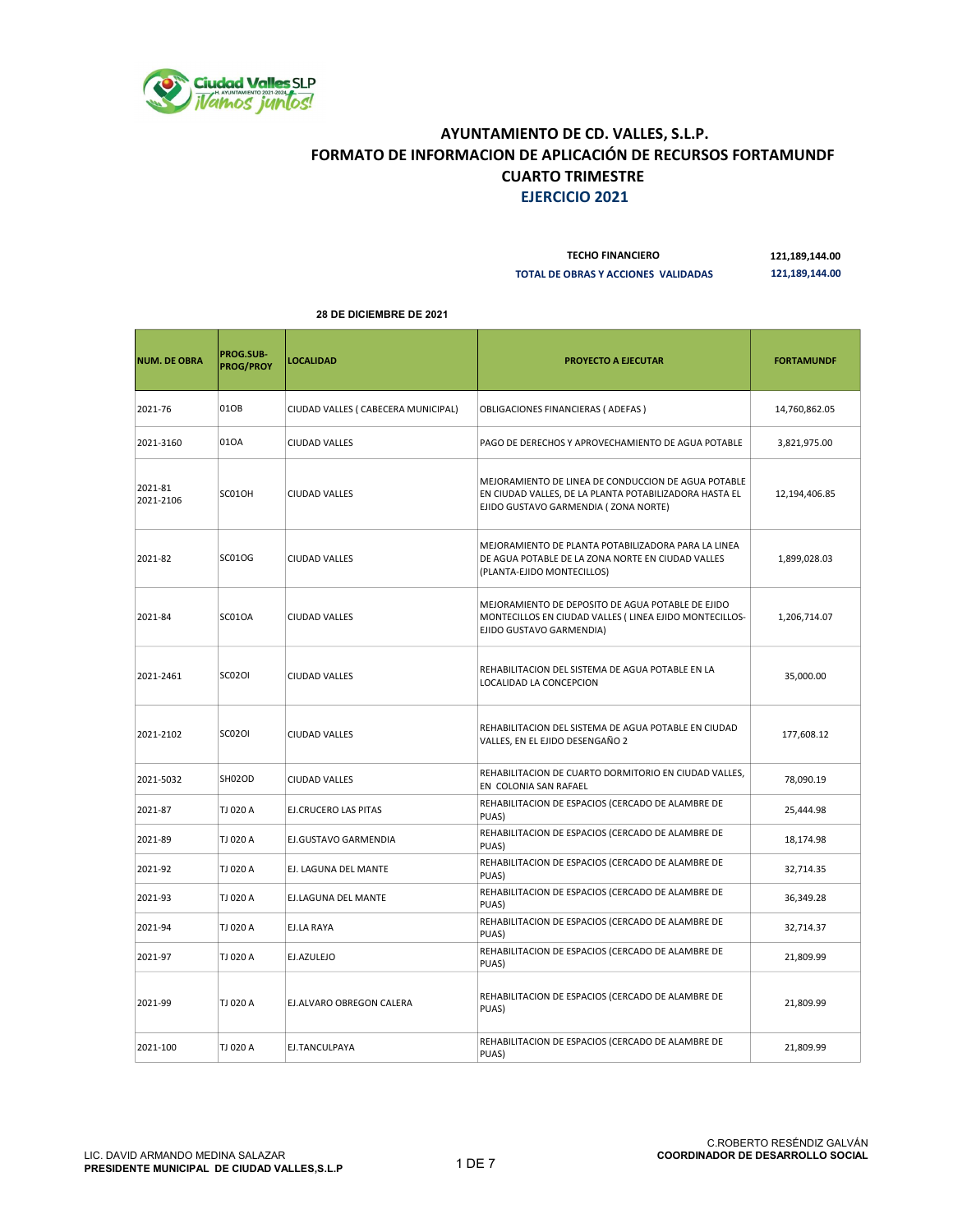

| <b>TECHO FINANCIERO</b>             | 121,189,144.00 |
|-------------------------------------|----------------|
| TOTAL DE OBRAS Y ACCIONES VALIDADAS | 121,189,144.00 |

| <b>NUM. DE OBRA</b> | PROG.SUB-<br><b>PROG/PROY</b> | <b>LOCALIDAD</b>           | <b>PROYECTO A EJECUTAR</b>                                                                                                                                    | <b>FORTAMUNDF</b> |
|---------------------|-------------------------------|----------------------------|---------------------------------------------------------------------------------------------------------------------------------------------------------------|-------------------|
| 2021-102            | TJ 020 A                      | <b>EJ.LA SUBIDA</b>        | REHABILITACION DE ESPACIOS (CERCADO DE ALAMBRE DE<br>PUAS)                                                                                                    | 21,809.99         |
| 2021-2464           | TJ 020 A                      | <b>COL OBRERA</b>          | REHABILITACION DE ESPACIOS (CERCADO DE ALAMBRE DE<br>PUAS)                                                                                                    | 21,809.99         |
| 2021-106            | TM 030 A                      | COL. ZONA CENTRO           | SUMINISTRO DE HERRAMIENTAS (TALACHE-PICO, PALA<br><b>CUADRADA PALA</b><br>REDONDA,, CARRETILLA, BARRA, MACHETE, TRIANGULO Y CAVA<br>HOYO Y MARTILLO UÑA RECTA | 7,923.89          |
| 2021-107            | TM 030 A                      | EJ.GUSTAVO GARMENDIA       | SUMINISTRO DE HERRAMIENTAS (TALACHE-PICO, PALA<br><b>CUADRADA PALA</b><br>REDONDA,, CARRETILLA, BARRA, MACHETE, TRIANGULO Y CAVA<br>HOYO Y MARTILLO UÑA RECTA | 20,128.18         |
| 2021-111            | TM 030 A                      | <b>EJ.SAN ISIDRO</b>       | SUMINISTRO DE HERRAMIENTAS (TALACHE-PICO, PALA<br><b>CUADRADA PALA</b><br>REDONDA,, CARRETILLA, BARRA, MACHETE, TRIANGULO Y CAVA<br>HOYO Y MARTILLO UÑA RECTA | 17,612.14         |
| 2021-113            | TM 030 A                      | <b>COL.LAZARO CARDENAS</b> | SUMINISTRO DE HERRAMIENTAS (TALACHE-PICO, PALA<br><b>CUADRADA PALA</b><br>REDONDA,,CARRETILLA,BARRA,MACHETE,TRIANGULO Y CAVA<br>HOYO Y MARTILLO UÑA RECTA     | 15,847.78         |
| 2021-116            | TM 030 A                      | EJ. EL CINCO               | SUMINISTRO DE HERRAMIENTAS (TALACHE-PICO, PALA<br><b>CUADRADA PALA</b><br>REDONDA,, CARRETILLA, BARRA, MACHETE, TRIANGULO Y CAVA<br>HOYO Y MARTILLO UÑA RECTA | 42,772.31         |
| 2021-117            | TM 030 A                      | EJ.LOMA DE CANOITAS        | SUMINISTRO DE HERRAMIENTAS (TALACHE-PICO, PALA<br><b>CUADRADA PALA</b><br>REDONDA,, CARRETILLA, BARRA, MACHETE, TRIANGULO Y CAVA<br>HOYO Y MARTILLO UÑA RECTA | 20,128.16         |
| 2021-119            | TM 030 A                      | EJ.LA SUBIDA               | SUMINISTRO DE HERRAMIENTAS (TALACHE-PICO, PALA<br><b>CUADRADA PALA</b><br>REDONDA,, CARRETILLA, BARRA, MACHETE, TRIANGULO Y CAVA<br>HOYO Y MARTILLO UÑA RECTA | 15,847.78         |
| 2021-120            | TM 030 A                      | EJ.BARRIO DE GUADALUPE     | SUMINISTRO DE HERRAMIENTAS (TALACHE-PICO, PALA<br><b>CUADRADA PALA</b><br>REDONDA,, CARRETILLA, BARRA, MACHETE, TRIANGULO Y CAVA<br>HOYO Y MARTILLO UÑA RECTA | 15,847.78         |
| 2021-121            | TM 030 A                      | EJ. EL ZOCOHUITE           | SUMINISTRO DE HERRAMIENTAS (TALACHE-PICO, PALA<br><b>CUADRADA PALA</b><br>REDONDA,,CARRETILLA,BARRA,MACHETE,TRIANGULO Y CAVA<br>HOYO Y MARTILLO UÑA RECTA     | 15,847.78         |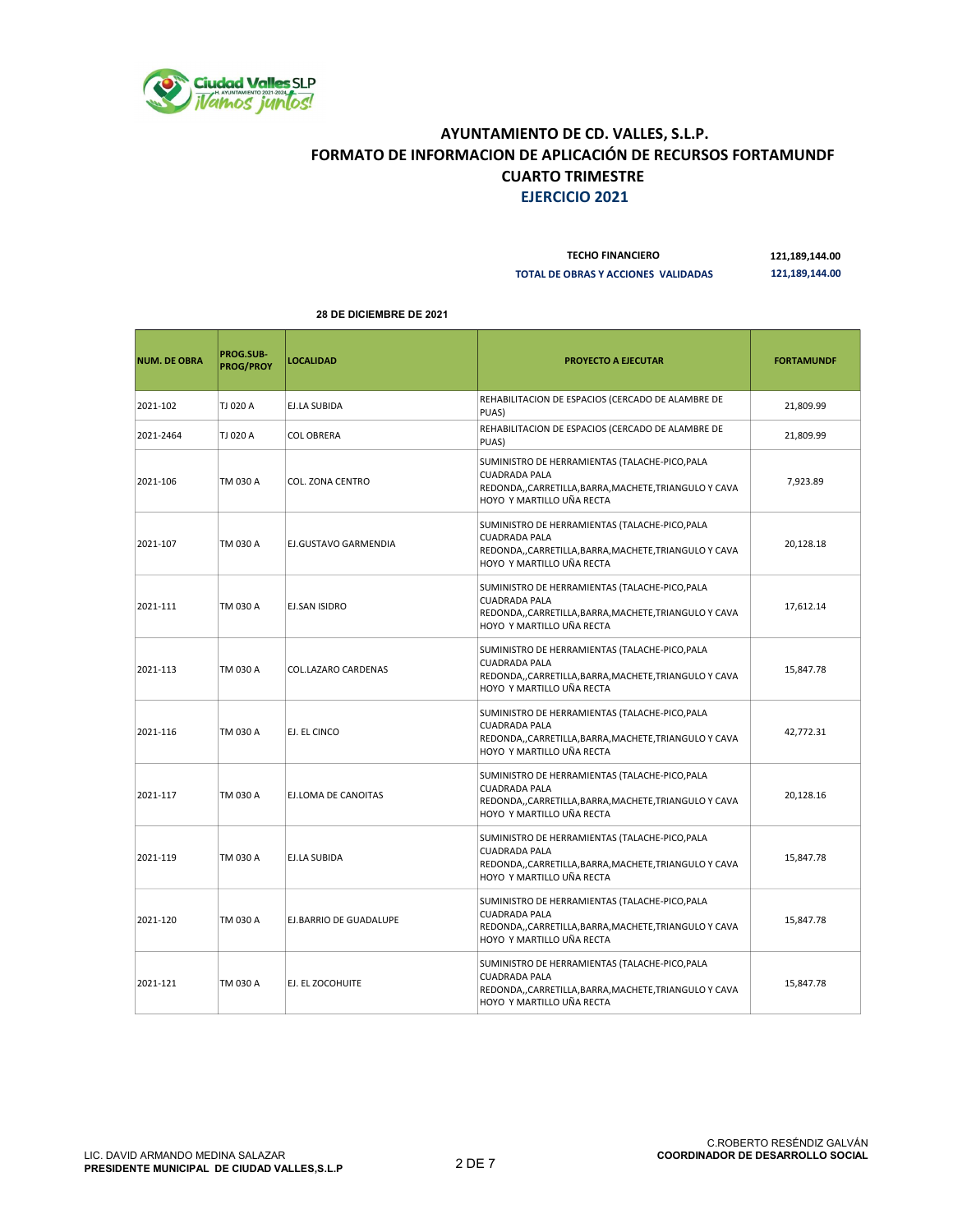

| <b>TECHO FINANCIERO</b>             | 121,189,144.00 |
|-------------------------------------|----------------|
| TOTAL DE OBRAS Y ACCIONES VALIDADAS | 121.189.144.00 |

| <b>NUM. DE OBRA</b> | PROG.SUB-<br><b>PROG/PROY</b> | <b>LOCALIDAD</b>     | PROYECTO A EJECUTAR                                                                                                                                           | <b>FORTAMUNDF</b> |
|---------------------|-------------------------------|----------------------|---------------------------------------------------------------------------------------------------------------------------------------------------------------|-------------------|
| 2021-122            | TM 030 A                      | EJ.CAMILLAS          | SUMINISTRO DE HERRAMIENTAS (TALACHE-PICO, PALA<br><b>CUADRADA PALA</b><br>REDONDA,, CARRETILLA, BARRA, MACHETE, TRIANGULO Y CAVA<br>HOYO Y MARTILLO UÑA RECTA | 15,847.78         |
| 2021-124            | TM 030 A                      | EJ.CAMILLAS          | SUMINISTRO DE HERRAMIENTAS (TALACHE-PICO, PALA<br><b>CUADRADA PALA</b><br>REDONDA,, CARRETILLA, BARRA, MACHETE, TRIANGULO Y CAVA<br>HOYO Y MARTILLO UÑA RECTA | 15,847.78         |
| 2021-125            | TM 030 A                      | <b>EJ.SAN MIGUEL</b> | SUMINISTRO DE HERRAMIENTAS (TALACHE-PICO, PALA<br><b>CUADRADA PALA</b><br>REDONDA,, CARRETILLA, BARRA, MACHETE, TRIANGULO Y CAVA<br>HOYO Y MARTILLO UÑA RECTA | 17,612.15         |
| 2021-126            | TM 030 A                      | EJ.CONCEPCION        | SUMINISTRO DE HERRAMIENTAS (TALACHE-PICO, PALA<br><b>CUADRADA PALA</b><br>REDONDA,, CARRETILLA, BARRA, MACHETE, TRIANGULO Y CAVA<br>HOYO Y MARTILLO UÑA RECTA | 15,847.78         |
| 2021-127            | TM 030 A                      | EJ. CONCEPCION       | SUMINISTRO DE HERRAMIENTAS (TALACHE-PICO, PALA<br><b>CUADRADA PALA</b><br>REDONDA,, CARRETILLA, BARRA, MACHETE, TRIANGULO Y CAVA<br>HOYO Y MARTILLO UÑA RECTA | 15,847.78         |
| 2021-128            | TM 030 A                      | EJ.DESENGAÑO 2       | SUMINISTRO DE HERRAMIENTAS (TALACHE-PICO, PALA<br><b>CUADRADA PALA</b><br>REDONDA,, CARRETILLA, BARRA, MACHETE, TRIANGULO Y CAVA<br>HOYO Y MARTILLO UÑA RECTA | 20,128.20         |
| 2021-132            | TM 030 A                      | <b>EJ.SAN JUAN</b>   | SUMINISTRO DE HERRAMIENTAS (TALACHE-PICO, PALA<br><b>CUADRADA PALA</b><br>REDONDA,, CARRETILLA, BARRA, MACHETE, TRIANGULO Y CAVA<br>HOYO Y MARTILLO UÑA RECTA | 15,847.78         |
| 2021-134            | TM 030 A                      | EJ.SAN JUAN          | SUMINISTRO DE HERRAMIENTAS (TALACHE-PICO, PALA<br><b>CUADRADA PALA</b><br>REDONDA,,CARRETILLA,BARRA,MACHETE,TRIANGULO Y CAVA<br>HOYO Y MARTILLO UÑA RECTA     | 15,847.78         |
| 2021-136            | TM 030 A                      | EJ. EL LOBO          | SUMINISTRO DE HERRAMIENTAS (TALACHE-PICO, PALA<br><b>CUADRADA PALA</b><br>REDONDA,, CARRETILLA, BARRA, MACHETE, TRIANGULO Y CAVA<br>HOYO Y MARTILLO UÑA RECTA | 15,847.78         |
| 2021-137            | TM 030 A                      | EJ. EL CHICAL 1      | SUMINISTRO DE HERRAMIENTAS (TALACHE-PICO, PALA<br><b>CUADRADA PALA</b><br>REDONDA,, CARRETILLA, BARRA, MACHETE, TRIANGULO Y CAVA<br>HOYO Y MARTILLO UÑA RECTA | 15,847.78         |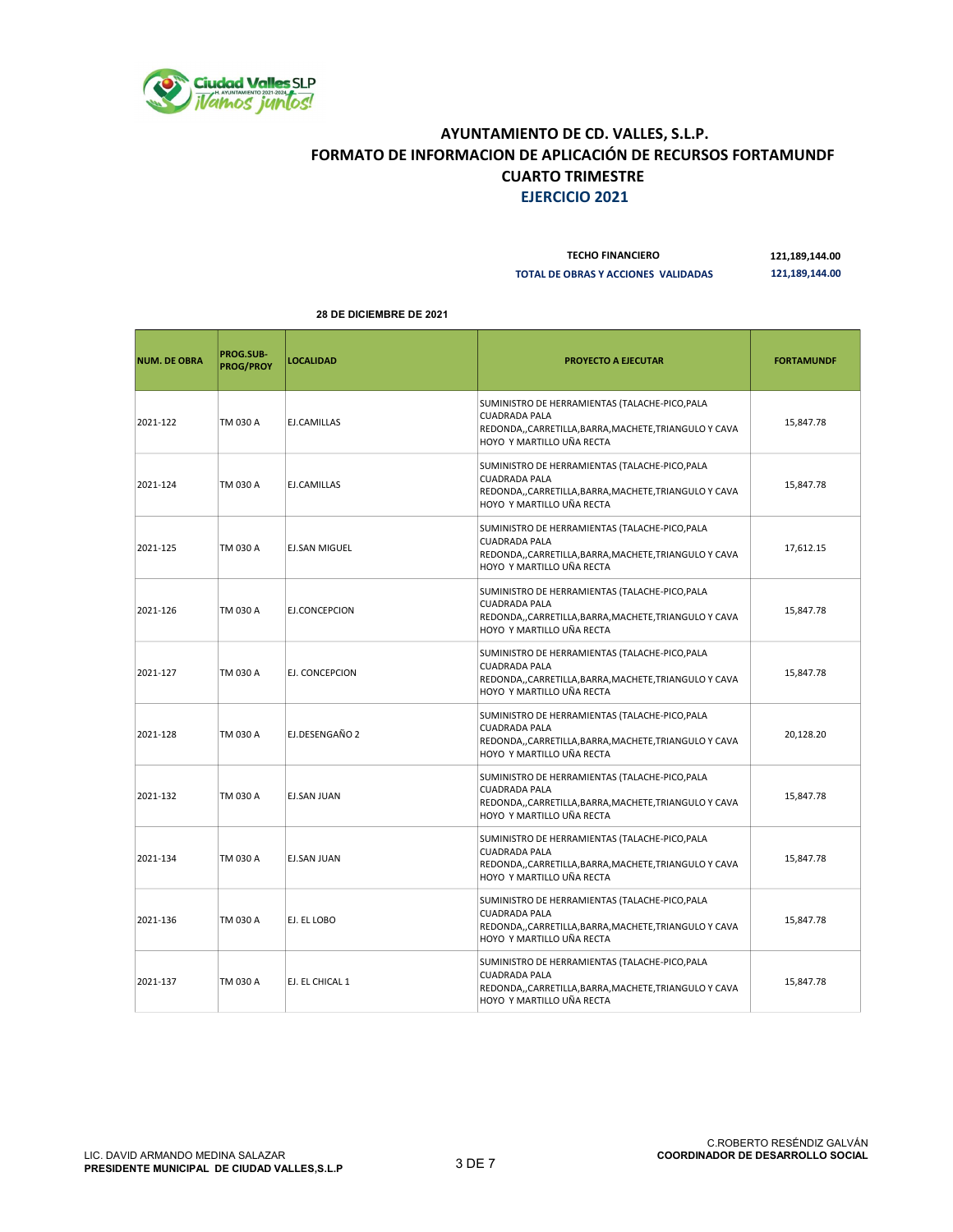

| <b>TECHO FINANCIERO</b>             | 121,189,144.00 |
|-------------------------------------|----------------|
| TOTAL DE OBRAS Y ACCIONES VALIDADAS | 121,189,144.00 |

| <b>NUM. DE OBRA</b> | PROG.SUB-<br><b>PROG/PROY</b> | <b>LOCALIDAD</b>      | <b>PROYECTO A EJECUTAR</b>                                                                                                                                    | <b>FORTAMUNDF</b> |
|---------------------|-------------------------------|-----------------------|---------------------------------------------------------------------------------------------------------------------------------------------------------------|-------------------|
| 2021-138            | TM 030 A                      | COL. INFONAVIT 2      | SUMINISTRO DE HERRAMIENTAS (TALACHE-PICO, PALA<br><b>CUADRADA PALA</b><br>REDONDA,, CARRETILLA, BARRA, MACHETE, TRIANGULO Y CAVA<br>HOYO Y MARTILLO UÑA RECTA | 15,847.78         |
| 2021-143            | TM 030 A                      | EJ. CANOAS            | SUMINISTRO DE HERRAMIENTAS (TALACHE-PICO, PALA<br><b>CUADRADA PALA</b><br>REDONDA,, CARRETILLA, BARRA, MACHETE, TRIANGULO Y CAVA<br>HOYO Y MARTILLO UÑA RECTA | 15,847.78         |
| 2021-145            | TM 030 A                      | EJ. ZOCOHUITE         | SUMINISTRO DE HERRAMIENTAS (TALACHE-PICO, PALA<br><b>CUADRADA PALA</b><br>REDONDA,,CARRETILLA,BARRA,MACHETE,TRIANGULO Y CAVA<br>HOYO Y MARTILLO UÑA RECTA     | 15,140.80         |
| 2021-146            | TM 030 A                      | EJ. OJO DE AGUA       | SUMINISTRO DE HERRAMIENTAS (TALACHE-PICO, PALA<br><b>CUADRADA PALA</b><br>REDONDA,, CARRETILLA, BARRA, MACHETE, TRIANGULO Y CAVA<br>HOYO Y MARTILLO UÑA RECTA | 15,096.13         |
| 2021-151            | TM 030 A                      | EJ.EL SIDRAL          | SUMINISTRO DE HERRAMIENTAS (TALACHE-PICO, PALA<br><b>CUADRADA PALA</b><br>REDONDA,,CARRETILLA,BARRA,MACHETE,TRIANGULO Y CAVA<br>HOYO Y MARTILLO UÑA RECTA     | 40,256.34         |
| 2021-152            | TM 030 A                      | EJ. LAGUNA DEL MANTE  | SUMINISTRO DE HERRAMIENTAS (TALACHE-PICO, PALA<br><b>CUADRADA PALA</b><br>REDONDA,, CARRETILLA, BARRA, MACHETE, TRIANGULO Y CAVA<br>HOYO Y MARTILLO UÑA RECTA | 30,192.24         |
| 2021-154            | TM 030 A                      | <b>EJ.LAS HUERTAS</b> | SUMINISTRO DE HERRAMIENTAS (TALACHE-PICO, PALA<br><b>CUADRADA PALA</b><br>REDONDA,, CARRETILLA, BARRA, MACHETE, TRIANGULO Y CAVA<br>HOYO Y MARTILLO UÑA RECTA | 15,096.18         |
| 2021-160            | <b>TM010I</b>                 | EJ.EL SIDRAL          | EQUIPAMIENTO PARA SISTEMA DE RIEGO                                                                                                                            | 40,740.00         |
| 2021-162            | <b>TM010I</b>                 | EJ.LA MARINA          | EQUIPAMIENTO PARA SISTEMA DE RIEGO                                                                                                                            | 27,965.00         |
| 2021-167            | TM 030 A                      | EJ. LOS SABINOS       | EQUIPAMIENTO CON ARADO AGRICOLA                                                                                                                               | 49,000.00         |
| 2021-170            | TM 030 A                      | EJ. LAGUNA DEL MANTE  | EQUIPAMIENTO CON ARADO AGRICOLA                                                                                                                               | 49,000.00         |
| 2021-175            | <b>TM010I</b>                 | COL. VISTA HERMOSA    | EQUIPAMIENTO PARA SISTEMA DE RIEGO                                                                                                                            | 32,509.15         |
| 2021-183            | TM 030 A                      | EJ. EL SIDRAL         | EQUIPAMIENTO CON REMOLQUE GANADERO                                                                                                                            | 49,000.00         |
| 2021-192            | TM 030 A                      | EJ. CAMILLAS          | EQUIPAMIENTO DE BOMBAS ASPERSORAS                                                                                                                             | 5,949.00          |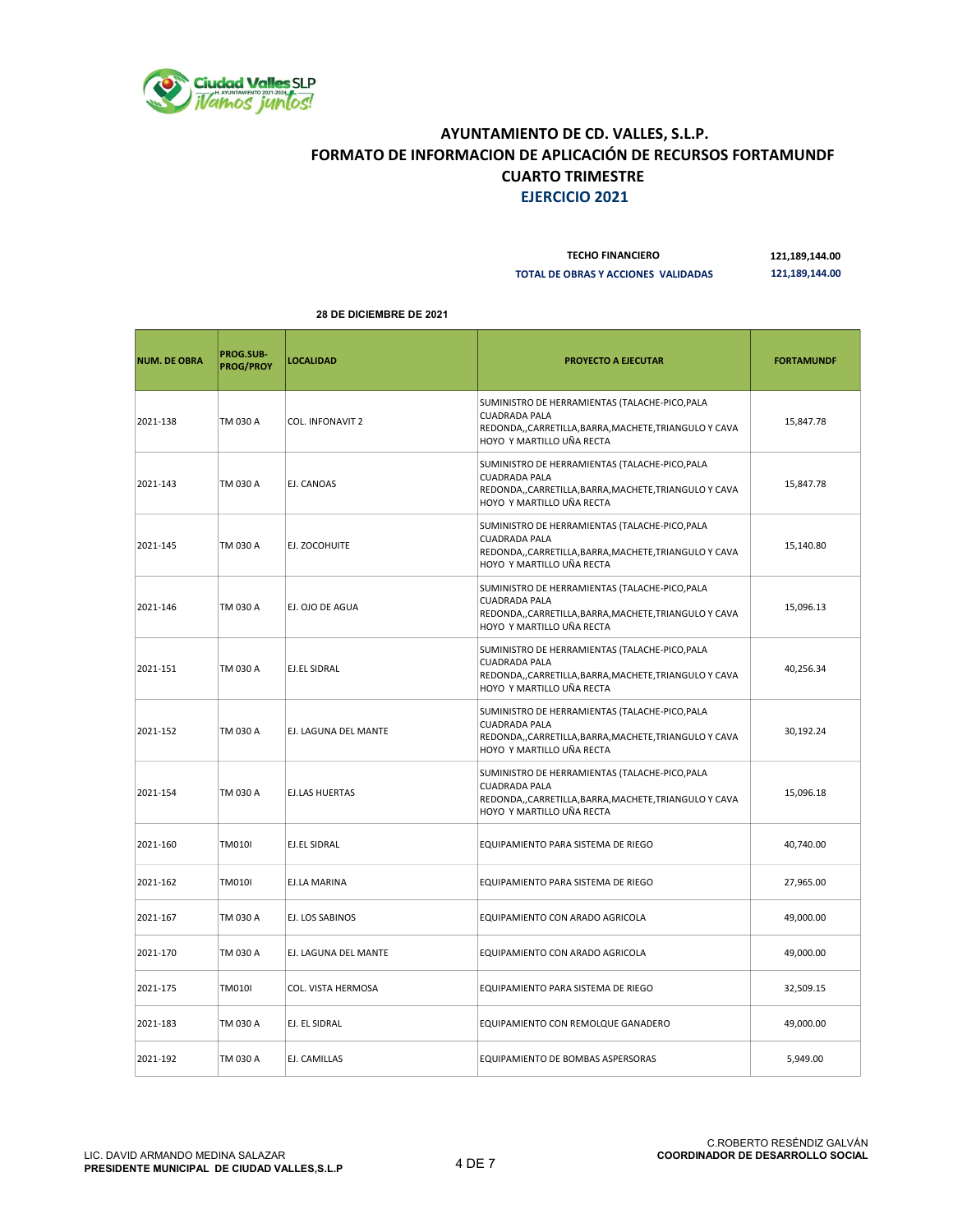

| <b>TECHO FINANCIERO</b>             | 121.189.144.00 |
|-------------------------------------|----------------|
| TOTAL DE OBRAS Y ACCIONES VALIDADAS | 121.189.144.00 |

|  | <b>28 DE DICIEMBRE DE 2021</b> |  |  |  |
|--|--------------------------------|--|--|--|
|--|--------------------------------|--|--|--|

| <b>NUM. DE OBRA</b> | PROG.SUB-<br><b>PROG/PROY</b> | <b>LOCALIDAD</b>          | <b>PROYECTO A EJECUTAR</b>                                                     | <b>FORTAMUNDF</b> |
|---------------------|-------------------------------|---------------------------|--------------------------------------------------------------------------------|-------------------|
| 2021-195            | TM 030 A                      | EJ.LA PILA                | EQUIPAMIENTO CON PICADORA DE FORRAJE                                           | 24,240.00         |
| 2021-196            | TM 030 A                      | COL.20 DE NOVIEMBRE       | EQUIPAMIENTO CON PICADORA DE FORRAJE                                           | 15,138.33         |
| 2021-197            | <b>TM010I</b>                 | EJ.ZOCOHUITE              | EQUIPAMIENTO PARA SISTEMA DE RIEGO                                             | 34,340.00         |
| 2021-200            | TM 030 A                      | COL. MENDEZ               | EQUIPAMIENTO CON PICADORA DE FORRAJE                                           | 16,931.00         |
| 2021-203            | TM 030 A                      | EJ. IGNACIO ZARAGOZA      | EQUIPAMIENTO CON PICADORA DE FORRAJE                                           | 13,965.00         |
| 2021-205            | TM 030 A                      | FRACC VILLAS DE SAN PEDRO | EQUIPAMIENTO DE BOMBAS ASPERSORAS                                              | 11,480.00         |
| 2021-206            | TM 030 A                      | EJ. CERRO ALTO            | EQUIPAMIENTO CON FERTILIZADORA                                                 | 28,385.00         |
| 2021-208            | <b>TM010I</b>                 | EJ. LA LIMA               | EQUIPAMIENTO PARA SISTEMA DE RIEGO                                             | 36,260.00         |
| 2021-211            | TM 030A                       | COL. TAMPICO              | EQUIPAMIENTO CON REMOLQUE GANADERO                                             | 45,430.00         |
| 2021-213            | TM 030A                       | COL. EL CARMEN 2          | EQUIPAMIENTO CON PICADORA DE FORRAJE                                           | 16,891.00         |
| 2021-2466           | TM 030A                       | LAGUNA DEL MANTE          | EQUIPAMIENTO CON REMOLQUE GANADERO                                             | 49,000.00         |
| 2021-2468           | TM 030A                       | ZARAGOZA                  | EQUIPAMIENTO CON REMOLQUE CAMA BAJA                                            | 45,465.00         |
| 2021-2469           | TM 030A                       | LAGUNA DEL MANTE          | EQUIPAMIENTO CON ESCARIFICADORA CULTIVADORA<br><b>ENGANCHE DE TRES PUNTOS</b>  | 33,586.00         |
| 2021-2470           | TM 030A                       | TOCONALA                  | EQUIPAMIENTO CON TRAPICHE                                                      | 38,465.00         |
| 2021-214            | TR 01                         | COL. SAN RAFAEL           | EQUIPAMIENTO PARA TALLER CONFECCION DE PRENDAS CON<br>BORDADO ARTESANAL        | 12,870.00         |
| 2021-216            | TR 01                         | COL. FRANCISCO I MADERO   | EQUIPAMIENTO PARA TALLER CONFECCION DE PRENDAS CON<br>BORDADO ARTESANAL        | 25,740.00         |
| 2021-218            | TR 01                         | COL. INFONAVIT 1          | EQUIPAMIENTO PARA TALLER CONFECCION DE PRENDAS CON<br><b>BORDADO ARTESANAL</b> | 14,414.40         |
| 2021-219            | TR 01                         | EJ. EJIDO LA HINCADA      | EQUIPAMIENTO PARA TALLER CONFECCION DE PRENDAS CON<br><b>BORDADO ARTESANAL</b> | 17,783.22         |
| 2021-222            | TP 01                         | COL. BARRIO LAS LOMAS     | EQUIPAMIENTO PARA TALLER DE TORTILLERIA DE HARINA                              | 14,726.40         |
| 2021-223            | TP 01                         | EJ.CRUCERO LAS PITAS      | EQUIPAMIENTO PARA MOLINO DE NIXTAMAL                                           | 7,694.00          |
| 2021-224            | TP 01                         | COL. EL CARMEN 2          | EQUIPAMIENTO PARA TALLER DE TORTILLERIA DE HARINA                              | 34,801.20         |
| 2021-228            | TP 01                         | COL. FRACC VILLAS DEL SOL | EQUIPAMIENTO PARA TALLER DE TORTILLERIA DE HARINA                              | 36,657.00         |
| 2021-229            | TP 01                         | EJ.EL GRITADERO           | EQUIPAMIENTO PARA MOLINO DE NIXTAMAL                                           | 10,048.08         |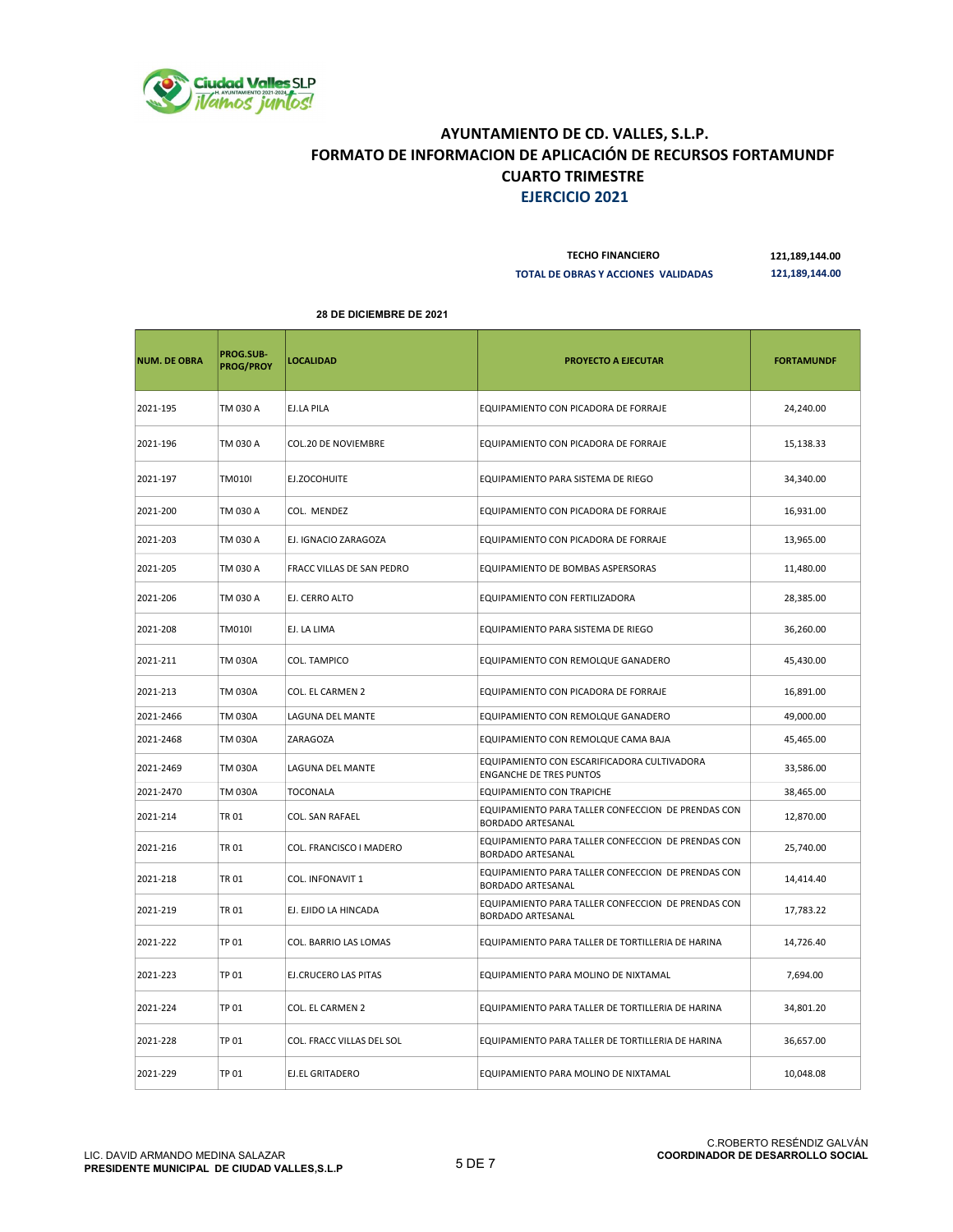

| <b>TECHO FINANCIERO</b>             | 121,189,144.00 |
|-------------------------------------|----------------|
| TOTAL DE OBRAS Y ACCIONES VALIDADAS | 121,189,144.00 |

| <b>NUM. DE OBRA</b> | PROG.SUB-<br><b>PROG/PROY</b> | <b>LOCALIDAD</b>                    | <b>PROYECTO A EJECUTAR</b>                                           | <b>FORTAMUNDF</b> |
|---------------------|-------------------------------|-------------------------------------|----------------------------------------------------------------------|-------------------|
| 2021-230            | TP 01                         | EJ.CHANTOL                          | EQUIPAMIENTO PARA MOLINO DE NIXTAMAL                                 | 2,817.95          |
| 2021-2471           | TP 01                         | MAGISTERIAL                         | EQUIPAMIENTO PARA TALLER DE TORTILLERIA DE HARINA                    | 32,347.24         |
| 2021-232            | <b>TP 01</b>                  | COL. CUAUHTEMOC                     | EQUIPAMIENTO PARA TALLER DE EMBUTIDOS                                | 48,163.20         |
| 2021-242            | TP 01                         | EJ. LAGUNA DEL MANTE                | EQUIPAMIENTO PARA TALLER DE EMBUTIDOS                                | 20,871.80         |
| 2021-248            | <b>TP 01</b>                  | <b>FRACC. VILLA REAL</b>            | EQUIPAMIENTO PARA TALLER DE EMBUTIDOS                                | 25,778.60         |
| 2021-252            | <b>TP 01</b>                  | COL. LAS HUASTECAS                  | EQUIPAMIENTO PARA TALLER DE EMBUTIDOS                                | 21,023.80         |
| 2021-264            | TP 01                         | <b>COL.IGNACIO GARCIA TELLEZ</b>    | EQUIPAMIENTO PARA TALLER DE EMBUTIDOS                                | 32,005.44         |
| 2021-266            | TP 01                         | COL.HIDALGO                         | EQUIPAMIENTO PARA TALLER DE EMBUTIDOS                                | 20,573.00         |
| 2021-2472           | <b>TP 01</b>                  | TRONCONES Y LA CORRIENTE            | EQUIPAMIENTO PARA TALLER DE EMBUTIDOS                                | 41,152.30         |
| 2021-270            | TP 01                         | EJ. COYOLES                         | EQUIPAMIENTO PARA RASPAS Y LICUADOS CON FRUTA DE LA<br><b>REGION</b> | 18,533.20         |
| 2021-273            | TP 01                         | COL. VISTAHERMOSA                   | EQUIPAMIENTO PARA RASPAS Y LICUADOS CON FRUTA DE LA<br><b>REGION</b> | 30,020.00         |
| 2021-280            | TP 01                         | EJ. LA HINCADA                      | EQUIPAMIENTO PARA RASPAS Y LICUADOS CON FRUTA DE LA<br><b>REGION</b> | 47,931.20         |
| 2021-281            | TP 01                         | COL. CONSUELO                       | EQUIPAMIENTO PARA RASPAS Y LICUADOS CON FRUTA DE LA<br><b>REGION</b> | 30,349.80         |
| 2021-284            | TP 01                         | <b>COL.ZONA CENTRO</b>              | EQUIPAMIENTO PARA RASPAS Y LICUADOS CON FRUTA DE LA<br><b>REGION</b> | 14,581.20         |
| 2021-286            | <b>TP 01</b>                  | COL.VILLAS DEL REAL                 | EQUIPAMIENTO PARA RASPAS Y LICUADOS CON FRUTA DE LA<br><b>REGION</b> | 13,145.00         |
| 2021-288            | SK01OA                        | CIUDAD VALLES ( CABECERA MUNICIPAL) | MANEJO DE RESIDUOS SOLIDOS                                           | 7,600,000.00      |
| 2021-4960           | SK01OA                        | <b>CIUDAD VALLES</b>                | MANTENIMIENTO DE RELLENO SANITARIO EN EJIDO CHANTOL                  | 5,273,818.39      |